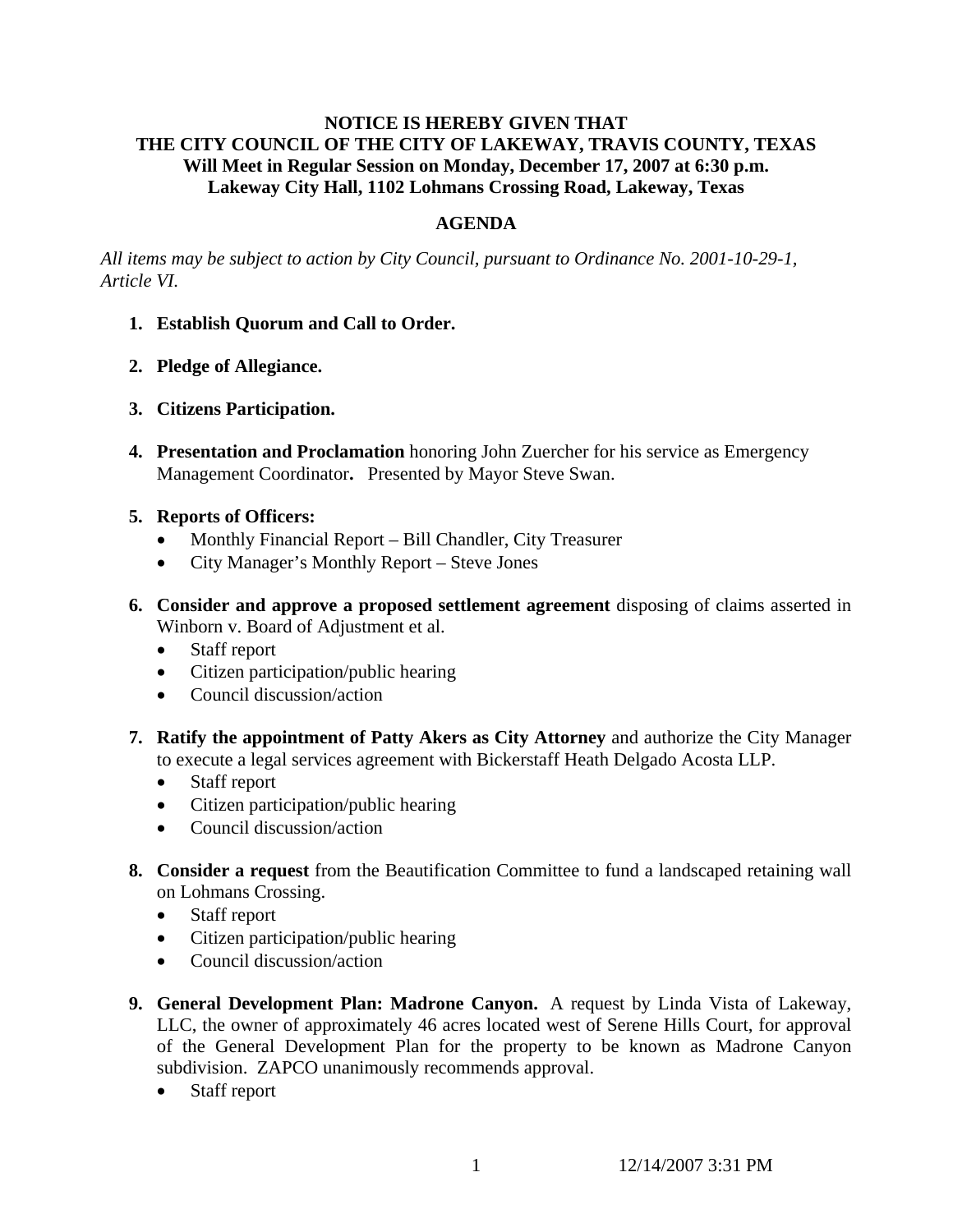- Citizen participation/public hearing
- Council discussion/action

**10. Zoning Change: Lakeway Towne Centre.** A request by Lakeway Plaza Partners III, the owner of approximately 3.7 acres located at 2051 Lohmans Spur, for approval of a change in zoning of the property from C-2 (Commercial/Light Industrial) to C-1 (Office/Retail). ZAPCO unanimously recommends approval.

- Staff report
- Citizen participation/public hearing
- Council discussion/action
- **11. General Development Plan: Lakeway Towne Centre.** A request by Lakeway Plaza Partners III, the owner of the property located at the southwest and northwest corners of Lohmans Crossing Road and RR 620 South, for approval of revisions to the 23-acre General Development Plan of Lakeway Towne Centre subdivision. ZAPCO unanimously recommends approval.
	- Staff report
	- Citizen participation/public hearing
	- Council discussion/action
- **12. General Development Plan: Lakeway Regional Medical Center.** A request by Lakeway Regional Medical Center Development, LLC, the owner of the property located at 3000 RR 620 South, for approval of the 54-acre General Development Plan of Lakeway Regional Medical Center subdivision. ZAPCO unanimously recommends approval.
	- Staff report
	- Citizen participation/public hearing
	- Council discussion/action
- **13. Zoning Change: Serene Hills.** A request by Serene Hills Ltd., the owner of the property located at 17500 West SH 71, for approval of proposed changes in the configuration of the current zoning districts in the 456-acre Serene Hills subdivision. ZAPCO unanimously recommends approval.
	- Staff report
	- Citizen participation/public hearing
	- Council discussion/action
- **14. Revised General Development Plan: Serene Hills.** A request by Serene Hills Ltd., the owner of the property located at 17500 West SH 71, for approval of revisions to the 456 acre General Development Plan of Serene Hills subdivision. ZAPCO unanimously recommends approval.
	- Staff report
	- Citizen participation/public hearing
	- Council discussion/action